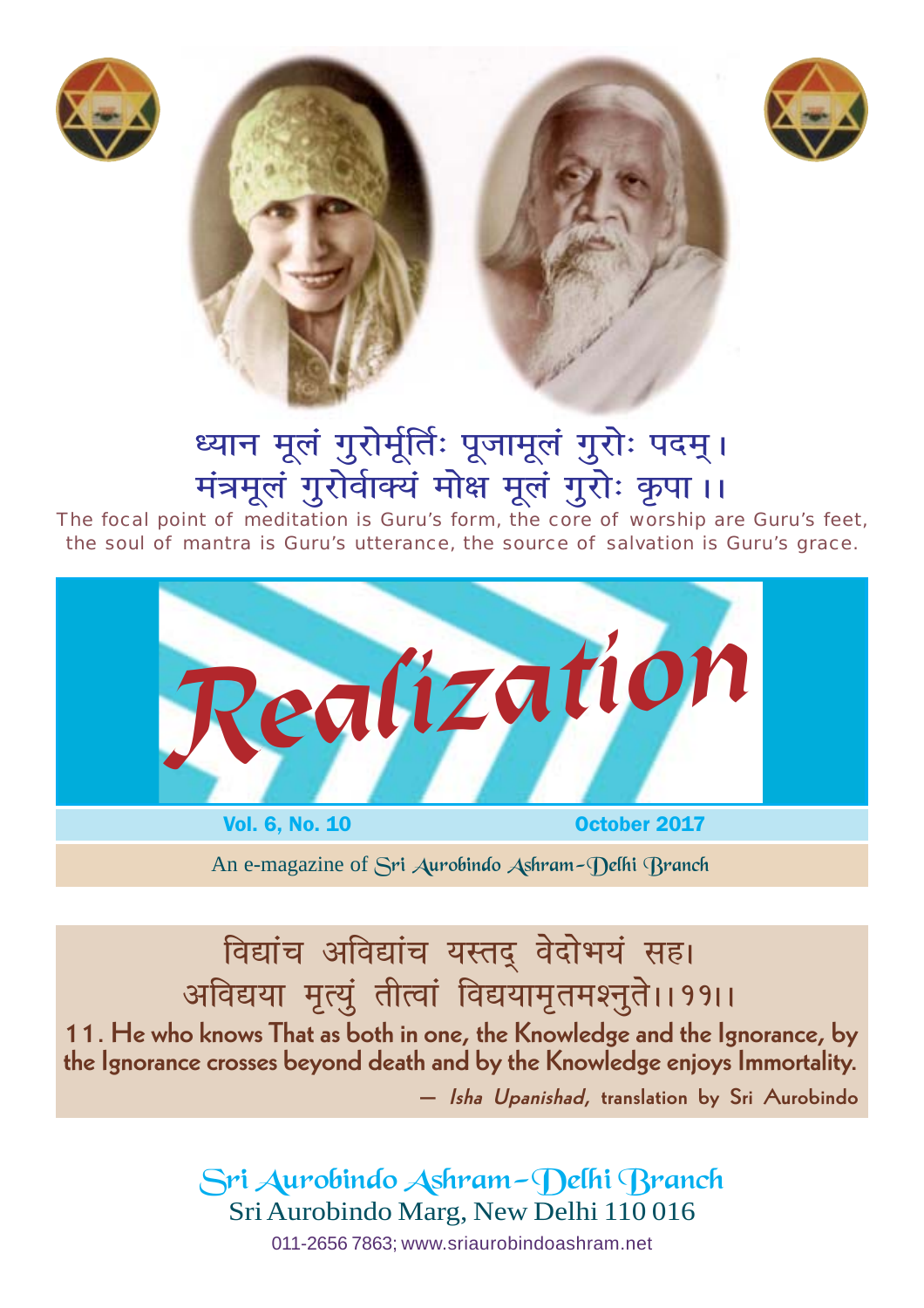### Ongoing & Forthcoming Events October 2017

Meditation & Satsang venue : Meditation Hall

|                           | <b>Monday - Saturday</b>                                         | $7 - 7:30$ pm                                                          |                               | <b>Collective Meditation</b> |
|---------------------------|------------------------------------------------------------------|------------------------------------------------------------------------|-------------------------------|------------------------------|
|                           |                                                                  | Sunday Meditation & Discourses 10:00 - 11:30 am                        |                               |                              |
| <b>Oct 01</b>             |                                                                  | How to Pray (Based on <i>Prayers &amp; Meditations</i> , pp. 39 & 118) |                               | <b>Dr. Mithu Pal</b>         |
|                           | <b>Musical offering</b>                                          |                                                                        |                               | <b>Dr. Mithu Pal</b>         |
| <b>Oct 08</b>             | amaare Prashn, Sri Maa ke Uttar                                  |                                                                        |                               | <b>Ms. Aparna Roy</b>        |
|                           | <b>Musical offering</b>                                          | <b>Ms. Premsheela</b>                                                  |                               |                              |
| <b>Oct 15</b>             | "Bliss of Identity' - A sonnet by Sri Aurobindo                  |                                                                        |                               | <b>Shri Prashant Khanna</b>  |
|                           | <b>Musical offering</b>                                          | <b>Ms. Sapna Mukherji</b>                                              |                               |                              |
| <b>Oct 22</b>             | <b>Social Theft and Its Consequences</b>                         |                                                                        |                               | <b>Acharya Navneet</b>       |
|                           | <b>Musical offering</b>                                          | <b>Dr. Mithu Pal</b>                                                   |                               |                              |
| <b>Oct 29</b>             | <b>Concentration (Based on The Great Adventure, pp. 142-143)</b> |                                                                        |                               | <b>Dr. Ramesh Bijlani</b>    |
|                           | <b>Musical Offering</b>                                          | <b>Ms. Premsheela</b>                                                  |                               |                              |
| Sundays : 01, 08, 22, 29  |                                                                  | 11:30 am-12:30 pm                                                      | <b>Sri Aurobino's Sonnets</b> | <b>Shri Prashant Khanna</b>  |
| Thursdays: 05, 12, 19, 26 |                                                                  | 11:30 am-12:30 pm                                                      | <b>Bhagvad Gita</b>           | <b>Shri Prashant Khanna</b>  |
|                           |                                                                  |                                                                        |                               |                              |

**Oct 7, Saturday 6 : 30 pm** *Bhajan Sandhya* Sh. Tapan Chandra Bhowmick Contact: 011-2656 7863; 2651 7426; <contact@aurobindoonline.in>

#### Ongoing Classes venue: The Mother's Integral Health Centre Rm 15J

| <b>Monday</b>   | $2:30-3:30$ pm | Vivekachoodamani                                                                         | <b>Dr. Tarun Baveja</b> |
|-----------------|----------------|------------------------------------------------------------------------------------------|-------------------------|
| Wed/Fri         | $2:30-3:30$ pm | <b>Brihadaranyaka Upanishad</b>                                                          | <b>Dr. Tarun Baveja</b> |
| <b>Saturday</b> | $2:30-3:30$ pm | <b>Bhagyad Gita Sadhana</b>                                                              | <b>Dr. Tarun Baveja</b> |
|                 |                | Note: These classes are also available on SKYPE (tmihc2000)                              |                         |
|                 |                | Contact: 011-2685 8563; Aradhana <aradhana.archer@gmail.com></aradhana.archer@gmail.com> |                         |

### 2017 Camps in the Kumaon Himalayas

| <b>Oct 04-13</b>     | <b>Bhakti Yoga Retreat</b>                                                                       |                | <b>English</b>             | <b>David Newman</b>                    | <b>Madhuban, Ramgarh</b>   |
|----------------------|--------------------------------------------------------------------------------------------------|----------------|----------------------------|----------------------------------------|----------------------------|
| <b>Oct 08-14</b>     | <b>Spiritual Retreat</b>                                                                         |                | <b>English</b>             | <b>Dr. Ramesh Bijlani</b>              | <b>Madhuban, Ramgarh</b>   |
| <b>Oct 15-18</b>     | <b>Spiritual Retreat</b>                                                                         |                | <b>English</b>             | <b>Sw. Tattvarupanand</b>              | <b>Madhuban, Ramgarh</b>   |
| <b>Oct 19-28</b>     | <b>Spiritual Retreat</b>                                                                         |                | <b>Englsih</b>             |                                        | <b>Madhuban, Ramgarh</b>   |
| <b>Oct 29-Nov 04</b> | Natya Shastra w Abhinav Bharati                                                                  |                | Eng/Hindi                  | <b>Dr. Bharat Gupt</b>                 | <b>Madhuban, Ramgarh</b>   |
| <b>Oct 02-08</b>     | <b>Study Camp</b>                                                                                | <b>Marathi</b> |                            |                                        | <b>Van Niwas, Nainital</b> |
| <b>Oct 09-15</b>     | <b>Study Camp</b>                                                                                | Gujarati       |                            |                                        | <b>Van Niwas, Nainital</b> |
| <b>Oct 01-04</b>     | <b>Youth Camp</b>                                                                                |                | <b>Alwar Public School</b> |                                        | <b>Van Niwas, Nainital</b> |
| <b>Oct 05-10</b>     | <b>Youth Camp</b>                                                                                |                |                            | <b>Matri Kiran Vidyalaya, Gurugram</b> | <b>Van Niwas, Nainital</b> |
| <b>Oct 19-21</b>     | <b>Youth Camp</b>                                                                                |                | <b>Udayan Ghar</b>         |                                        | <b>Van Niwas, Nainital</b> |
| <b>Oct 25-31</b>     | <b>Youth Camp</b>                                                                                |                | <b>Parth Industries</b>    |                                        | <b>Van Niwas, Nainital</b> |
|                      | CONTACT: 011-2656 7863; 2652 4810; <aurocamps@aurobindoonline.in></aurocamps@aurobindoonline.in> |                |                            |                                        |                            |
|                      |                                                                                                  |                |                            |                                        |                            |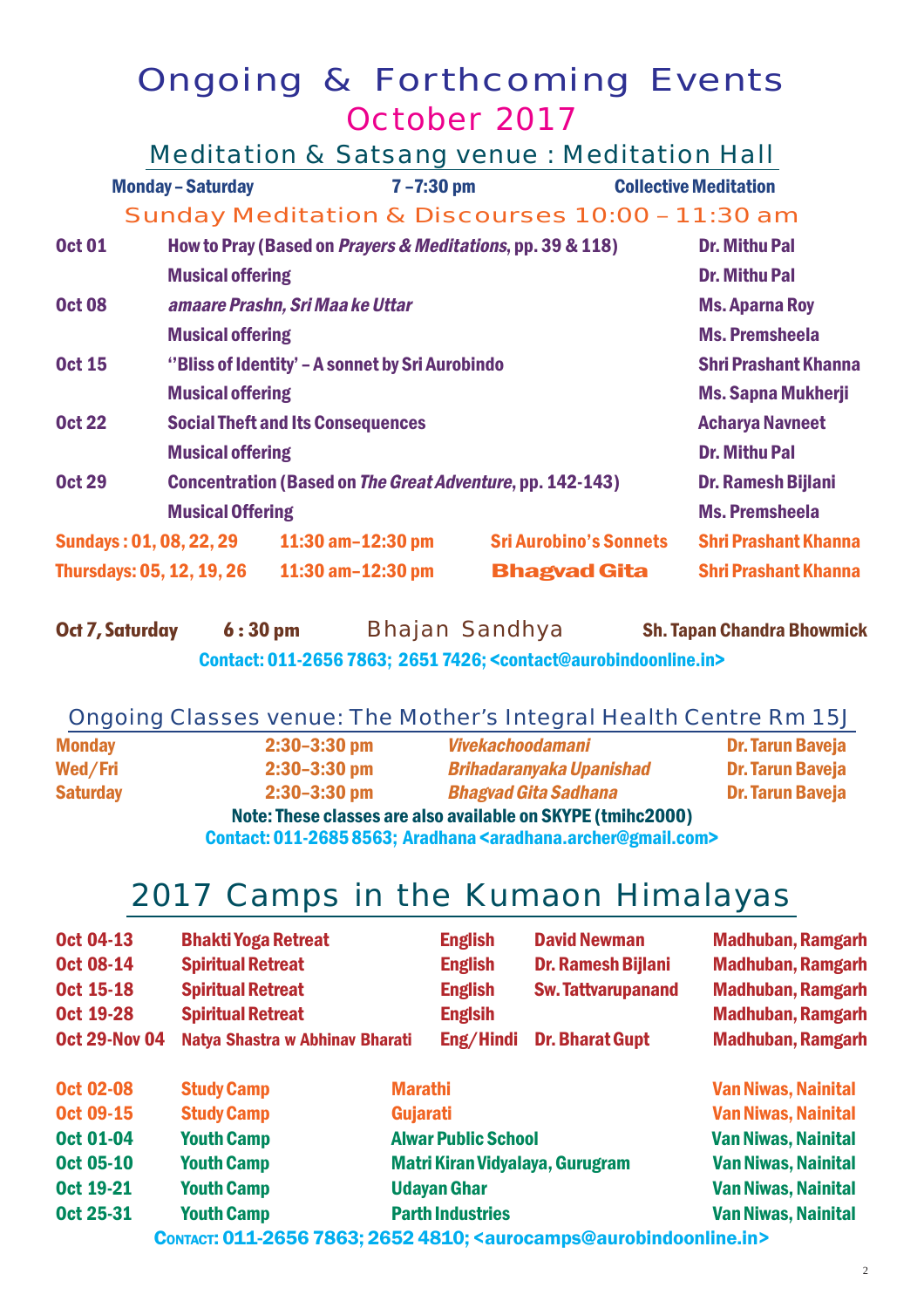|                       |                            | The Mother's Integral Health Centre Activities                                                                        |                      |
|-----------------------|----------------------------|-----------------------------------------------------------------------------------------------------------------------|----------------------|
|                       |                            | (Phone 011-2685 8563, Sanjeeb: 88005 52685, Mrs. Bhatia: 93122 65447; <tmihc2000@yahoo.co.in></tmihc2000@yahoo.co.in> |                      |
| <b>General O.P.D.</b> | <b>Daily</b>               | $8:30-9:30$ am                                                                                                        | $2:30-3:30$ pm       |
|                       |                            | Speciality Clinics - By Appointment Only                                                                              |                      |
| Tue/Thu/Sat           | <b>Accupressure</b>        | Tue/Thu/Sat                                                                                                           | <b>Ayurveda</b>      |
| <b>Mon to Fri</b>     | <b>Clinical Psychology</b> | Mon-Sat (11am-1pm)                                                                                                    | <b>Physiotherapy</b> |
| <b>Mon to Sat</b>     | <b>Mind Body Medicine</b>  | Mon/Wed/Thu/Fri                                                                                                       | <b>Homeopathy</b>    |
| <b>Tue</b>            | <b>Orthopaedics</b>        | Tue/Thu                                                                                                               | <b>Dental</b>        |
| <b>Thursday</b>       | <b>Ophthalmology (Eye)</b> | Tue/Thu                                                                                                               | <b>Gynaecology</b>   |
| Wed/Thu               | <b>General Surgery</b>     | <b>Tuesday</b>                                                                                                        | <b>Psychiatry</b>    |

### **Mon-Fri 9 – 11 am** Eye Exercise With Prior Appointment Contact: 011-2685 8563; Madhu 92683 84794

Integrated Health Services : Tailor-made packages of 4 hrs./day (Tu/Th/Sa) Includes: Ayurveda, Naturopathy, Yogasana, Pranayama, Accupressure, Eye Exercise, Integral Health Consultation

| <b>Sundays</b> | 8 am               | <b>Havan</b>                    |                              |
|----------------|--------------------|---------------------------------|------------------------------|
| Tue/Thu/Sat    | 6:45-7:45 am       | <b>Yogasanaclass</b>            | <b>Shri Debi Prasad</b>      |
| Mon/Wed/Fri    | $8-9$ am           | <b>Yogasanaclass</b>            | <b>Ms. Monica Srivastava</b> |
| Mon/Wed/Fri    | $9:45-10:45$ am    | <b>Yoga for Senior Citizens</b> | <b>Ms. Sapna Mukherjee</b>   |
| Mon/Wed/Fri    | $11$ am $-12$ noon | <b>Yogasanaclass</b>            | <b>Ms. Rita Jain</b>         |
| Tue/Thu/Sat    | $4 - 5$ pm         | <b>Yogasanaclass</b>            | <b>Shri Deepak Jhamb</b>     |
| Mon/Wed/Fri    | 5:30-6:30 pm       | <i><b>Yogasanaclass</b></i>     | <b>Ms. Seema Dabi</b>        |

### 2017 – Year of the Mind Clean Mind Programme

**At Delhi Ashram Health Centre; From Jan 2017 every Sunday; Time: 8am to 12 noon** Workshops on Traditional & Non-Traditional Practices to enhance Mental Enrichment; Psychiatric Services especially for Teenagers Physical culture – Yoga/Exercise/Games; Chanting; Shramdan; Contentment Scoring **Outreach activities started : Nainital, Rishikesh (Uttarakhand); Dhankot & Gurugram (Haryana); Govt. School (NCT of Delhi); Chandigarh; Odisha Planning in process for : Ma Mandir (M.P.)** For information and registration contact: 011 2685 8563; <tmihc2000@yahoo.co.in> **October 2017: Schedule of Talks**

| October <sub>01</sub> | Giving is Receiving              | <b>Dr. Urvashi Anand</b> |
|-----------------------|----------------------------------|--------------------------|
| October <sub>08</sub> | Shakti Worship                   | <b>Dr. Shardha Batra</b> |
| October 15            | <b>Karma Yoga</b>                | <b>Mr. Mukesh Batra</b>  |
| October 22            | <b>Dynamic Peace of Mind</b>     | <b>Ms. Neha Semwal</b>   |
| October 29            | Jaisa Khaye Anna Vaisa Bane Mana | <b>Dr. S. Katoch</b>     |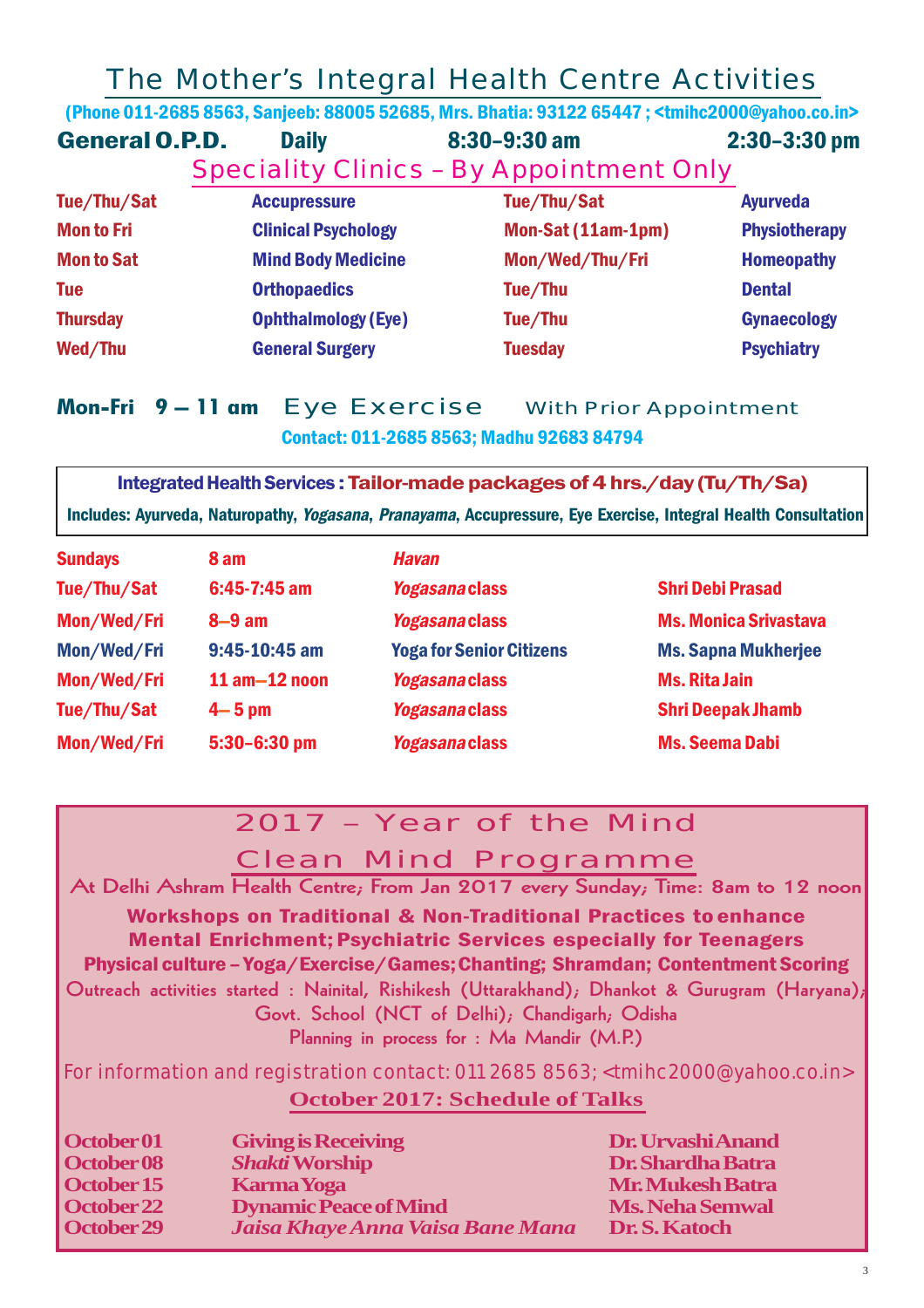### Matri Kala Mandir (MKM) CLASS SCHEDULE

| Mon/Fri           | 4:30-6:30 pm     | <b>Hindusthani Classical Vocal</b>    | <b>Shri Smt. B.S. Rathna</b>      |
|-------------------|------------------|---------------------------------------|-----------------------------------|
| Mon/Wed/Fri       | 3:00-6:30 pm     | <b>Hindusthani Classical Vocal</b>    | <b>Shri Kshitij Mathur</b>        |
| Tue/Thu           | 4:00-5:00 pm     | <b>Hindusthani Classical Vocal</b>    | <b>Smt. Premsheela</b>            |
| Wed/Fri           | 4:00-6:00 pm     | <b>Hindusthani Classical Vocal</b>    | <b>Shri Shiv Prasad Rao</b>       |
| Wed/Sat           | 3:30-6:30 pm     | <b>Carnatic Vocal</b>                 | <b>Smt Jalaja Shankar</b>         |
| Wed/Thu           | 4:00-6:30 pm     | <b>Tabla</b>                          | <b>Shri Vijay Shankar Mishra</b>  |
| Wed/Fri           | $4:00 - 6:30$ pm | <b>Sitar</b>                          | <b>Shri Neel Ranjan Mukherjee</b> |
| Mon/Fri           | $3:30 - 5:30$ pm | <b>Flute</b>                          | <b>Shri Himanshu Dutt</b>         |
| Mon/Fri           | $3:30 - 5:30$ pm | <b>Violin</b>                         | <b>Dr. Ranjan Srivastav</b>       |
| Mon/Wed/Fri       | $3:30 - 6:00$ pm | <b>Hawaian Guitar &amp; Key Board</b> | <b>Shri Neel Ranjan Mukherjee</b> |
| <b>Tue/Thu</b>    | 3:30-5:30 pm     | <b>Spanish Guitar</b>                 | <b>Shri Jagdish Kumar</b>         |
| Mon/Wed           | 4:00-6:00 pm     | <b>Bharata Natyam</b>                 | <b>Smt Rajeswari Natarajan</b>    |
| Tue/Thu           | $4:00 - 6:30$ pm | <b>Kathak Nritya</b>                  | <b>Smt. Raksha Singh</b>          |
| Wed/Sat           | 4:00-6:30 pm     | <b>Kathak Nritya</b>                  | <b>Km. Anjali Saini</b>           |
| Mon/Fri           | $3:00 - 5:30$ pm | Odissi Nritya                         | <b>Smt. Kavita Dwibedi</b>        |
| Tue/Thu           | 4:00-6:00 pm     | <b>Painting</b>                       | <b>Shri Tapan Ch. Bhowmick</b>    |
| Tue/Thu/Sat       | 4:00-6:00 pm     | <b>Table Tennis</b>                   | <b>Shri Gulshan Rai Khera</b>     |
| <b>Mon to Sat</b> | $5:00 - 6:00$ pm | <b>Taekwondo</b>                      | <b>Shri Arshad Hashish</b>        |
| Tue/Thu/Sat       | $5:00 - 6:15$ pm | <b>Basketball (M.I.S. students)</b>   | <b>Shri Hridesh Rawal/</b>        |
|                   |                  |                                       | <b>Shri Vikram Singh</b>          |

Contact: 95558 07745; 2656 7863; <matrikalamandir67@gmail.com>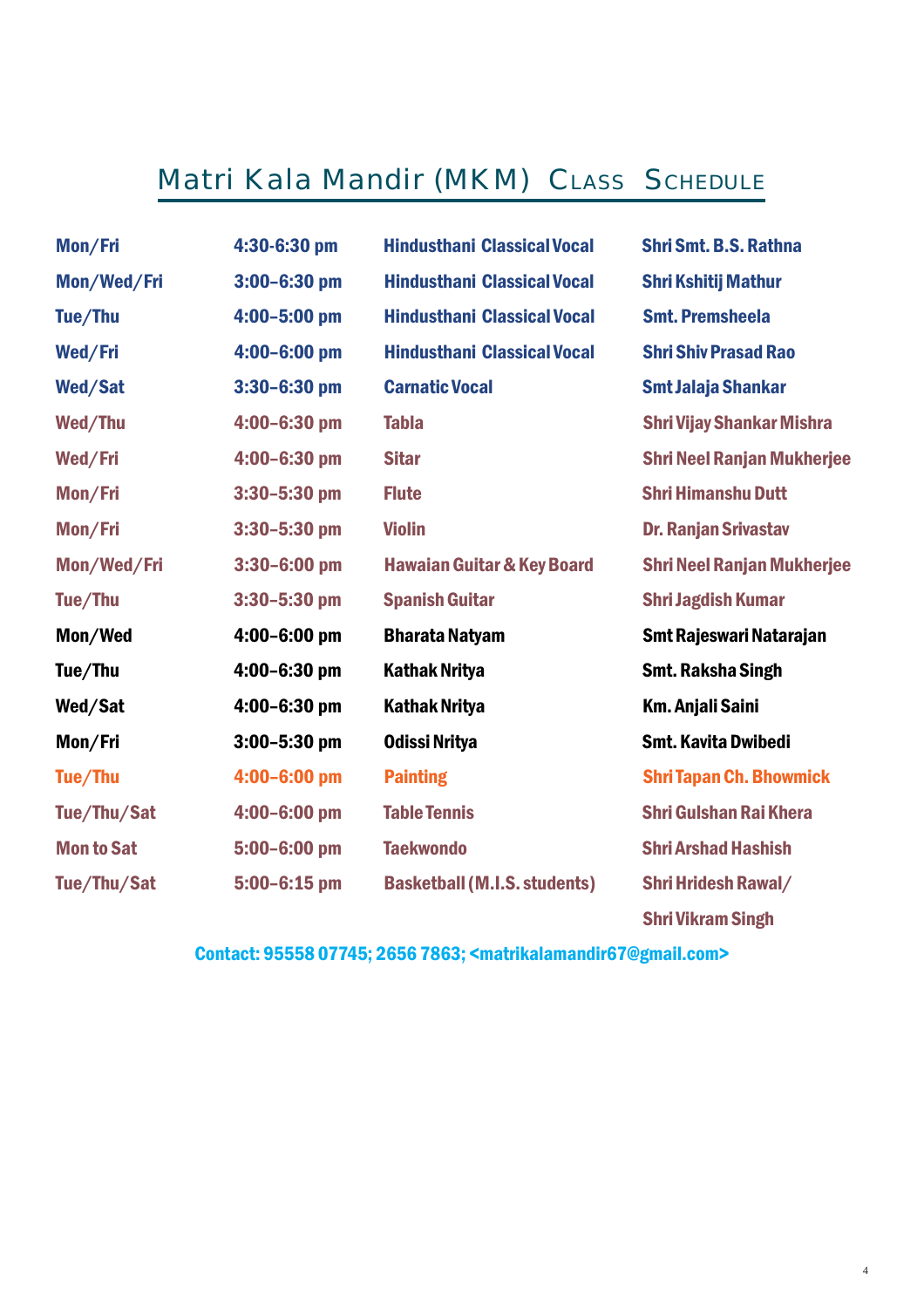## The Psychic Being (2)

The central being – the *Jivatman* which is not born nor evolves but presides over the individual birth and evolution – puts forward a representative of himself on each plane of the consciousness. On the mental plane it is the true mental being, *manomaya purusa*, on the vital plane the true vital being, *prânamaya purusa*, on the physical plane the true physical being, *annamaya purusa*. Each being, therefore is, so long as the Ignorance lasts, centred round his mental, vital or physical *Purusha*, according to the plane on which he predominantly lives, and that is to him his central being… One may say that these are projections of the *Jivatman* put there to uphold *Prakriti* on the various levels of the being...

But the true representative all the time is concealed behind the mind, vital and physical – it is the psychic, our inmost being... The psychic being... enters into the evolution, enters into the body at birth and goes out of it at death; but the *Jivatman*, as I know it, is unborn and eternal although upholding the manifested personality from above. The psychic being can be described as the *Jivatman* entering into birth, if you like, but if the distinction is not made, then the nature of the *Atman* is blurred and a confusion arises. This is a necessary distinction for metaphysical knowledge and for something that is very important in spiritual experience. The word '*Atman*' like 'spirit' in English is popularly used in all kinds of senses, but both for spiritual and philosophical knowledge it is necessary to be clear and precise in one's use of terms so as to avoid confusion of thought and vision by confusion in the words we use to express them.

I mean by the psychic being the inmost soul-being and the soul-nature. This is not the sense in which the word is used in ordinary parlance, or rather, if it is so used, it is with great vagueness and much misprision of the true nature of this soul and it is given a wide extension of meaning which carries it far beyond that province. All phenomena of an abnormal or supernormal psychological or an occult character are dubbed psychic; if a man has a double personality changing from one to another, if an apparition of a dying man, something of his mere vital sheath or else a thought form of him, appears and stalks through the room of his wondering friend, if a poltergeist kicks up an unseemly row in a house, all that is classed under psychic phenomena and regarded as a fit object for psychic research, though these things have nothing whatever to do with the psychic. Again much in Yoga itself that is merely occult, phenomena of the unseen vital or mental or subtle physical planes, visions, symbols, all that mixed, often per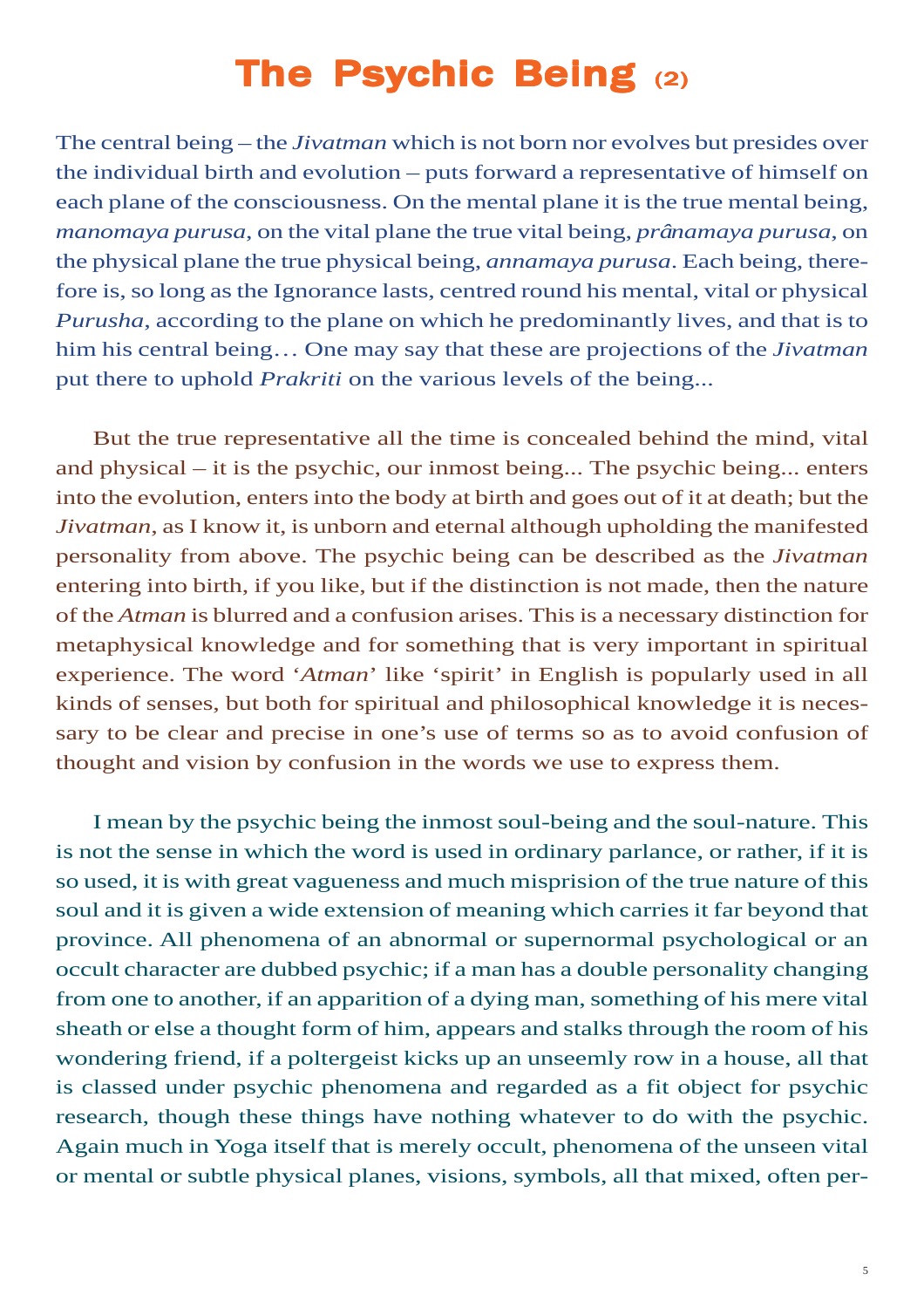turbed, often shadowy, often illusory range of experiences which belong to this intervening country between the soul and its superficial instruments, or rather to its outermost fringes, all the chaos of the intermediate zone, is summed up as psychic and considered as an inferior and dubious province of spiritual discovery. Again there is a constant confusion between the mentalised desire-soul which is a creation of the vital urge in man, of this life-force seeking for its fulfillment and the true soul which is a spark of the Divine Fire, a portion of the Divine. Because the soul, the psychic being uses the mind and the vital as well as the body as instruments for growth and experience it is itself looked at as if it were some amalgam or some subtle substratum of mind and life. But in yoga if we accept all this chaotic mass as soul-stuff or soul-movement we shall enter into a confusion without an issue. All that belongs only to the coverings of the soul; the soul itself is an inner divinity greater than mind or life or body. It is something that once it is released from obscuration by its instruments at once creates a direct contact with the Divine and with the self and spirit.

The soul and the psychic being are practically the same, except that even in things which have not developed a psychic being, there is still a spark of the Divine which can be called the soul. The psychic being is called in Sanskrit the Purusha in the heart or the *Chaitya Purusha*. (The psychic being is the soul developing in the evolution.)

The psychic is not above but behind – its seat is behind the heart, its power is not knowledge but an essential or spiritual feeling – it has the clearest sense of the Truth and a sort of inherent perception of it which is of the nature of soulperception and soul-feeling. It is our inmost being and supports all the others, mental, vital, physical, but it is also much veiled by them and has to act upon them as an influence rather than by its sovereign right of direct action; its direct action becomes normal and preponderant only at a high stage of development or by yoga. It is not the psychic being which, you feel, gives you the intuitions of things to be or warns you against the results of certain actions; that is some part of the inner being, sometimes the inner mental, sometimes the inner vital, sometimes, it may be, the inner or subtle physical *Purusha*. The inner being – inner mind, inner vital, inner or subtle physical – knows much that is unknown to the outer mind, the outer vital, the outer physical, for it is in a more direct contact with the secret forces of Nature. The psychic is the inmost being of all; a perception of truth which is inherent in the deepest substance of the consciousness, a sense of the good, true, beautiful, the Divine, is its privilege.

– *Sri Aurobindo*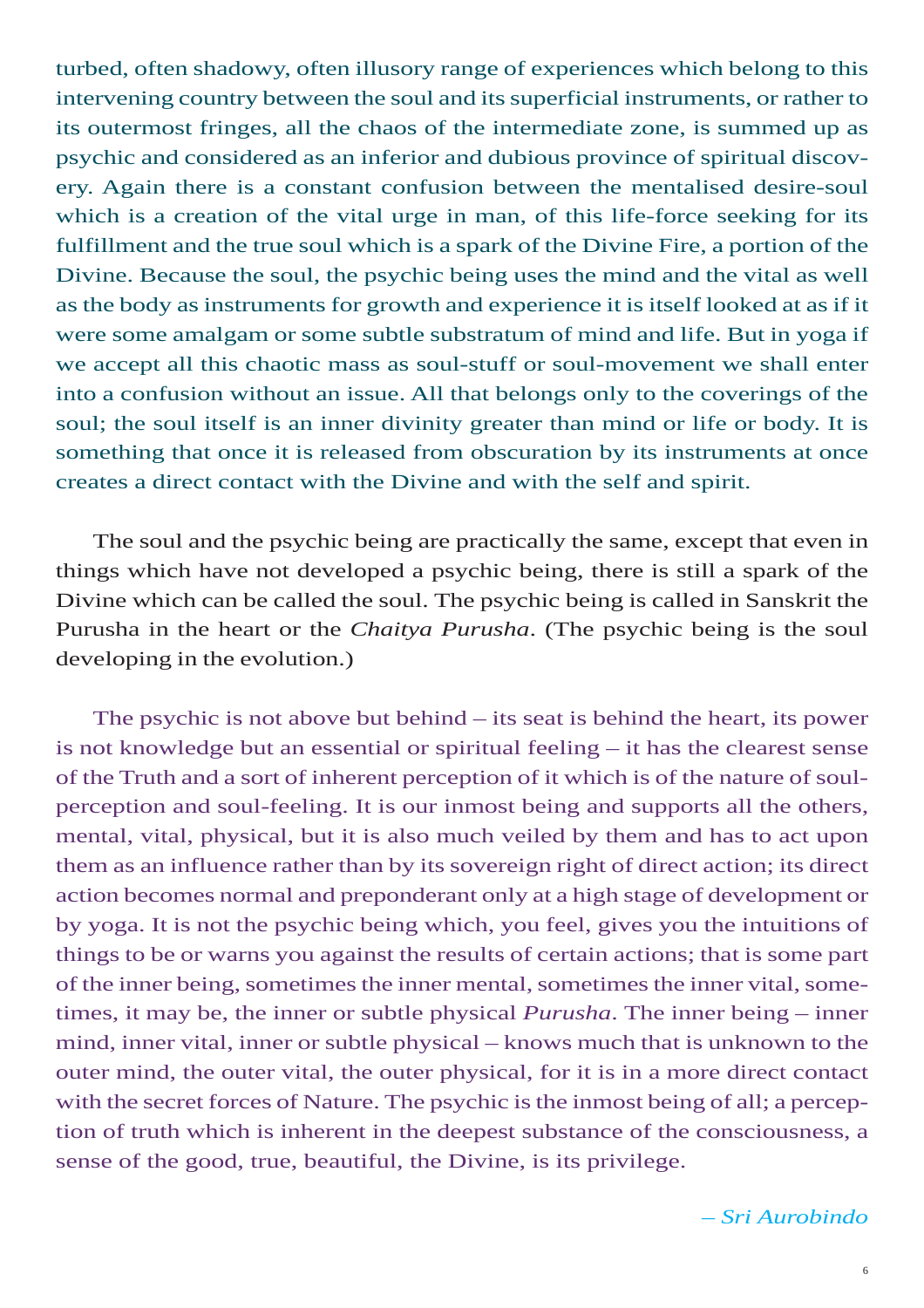### Activities during August 16 – September 15, 2017

**EYE EXERCISE (SELF-HELP VISION IMPROVEMENT)** program of The Mother's Integral Health Centre (TMIHC), conducted earlier as a 6-day monthly feature, can now be joined for variable number of days during the week with prior appointment (Phone: 011-2685 8563). As usual, participating individuals are repeatedly astonished that despite general belief to the contrary, it is actually possible to correct focusing errors and improve vision through simple routines taught in this program. Feedback comments from some beneficiaries during this period include: "This course is very nice for the eye vision improvement" (P.K.); "Joined the course to improve eye muscle strength. The course has been excellent and feels effective. I hope I clear my SSB medicals and come back here with sweets" (A.B.); "I have joined here for 6 days eye session. After completion of the course I have seen the improvement in my eyes" (J.D.); "I feel this is a very good program. In these 3 days I got good relaxation. Since mine is a complicated case with both the eyes operated for cataract with monovision plan, I am not able to see progress in eye sight, but I have got clarity" (P.A.).

**CLEAN MIND PROGRAM**: A Clean Mind Outreach Programme was conducted at Om Indu Jain Rural Hospital in the village of Dhankot (Dt. Gurugram, Haryana) on 20 August 2017. Besides *havan*, Gita path, *bhajan* & *kirtan*, and *yogasana*/ *pranayama* by Ms. Seema, Major Harsh gave a talk to 55 attendees. The activities ended with distribution of *prasad*.

In the Ashram campus, on four Sundays, The Mother's Integral Health Centre of Delhi Ashram conducted manifold activities including Maha Mrityunjay *Havan* & Gita *path,* and yogasanas/ fun games, and Contentment Scoring. A



number of talks and workshops were additional features of this program. Thus Dr. Shardha Batra spoke on 'Sadhana, the best

Lifestyle' to 60 participants on 20 August, Ms. Neha Semwal on 'Discovering the Goal of Life' to 15 participants on 27 August, Dr. Urvashi Anand on 'Loving Kindness &



Forgiveness' to 25 participants on 3 Septebmer, and Dr. Surinder Katoch on 'Seasonal Lifestyle' to 33 attendees on 10 September. Shramdan, distri-





bution of old clothes and *Prasad* comprised some other activities of the programs.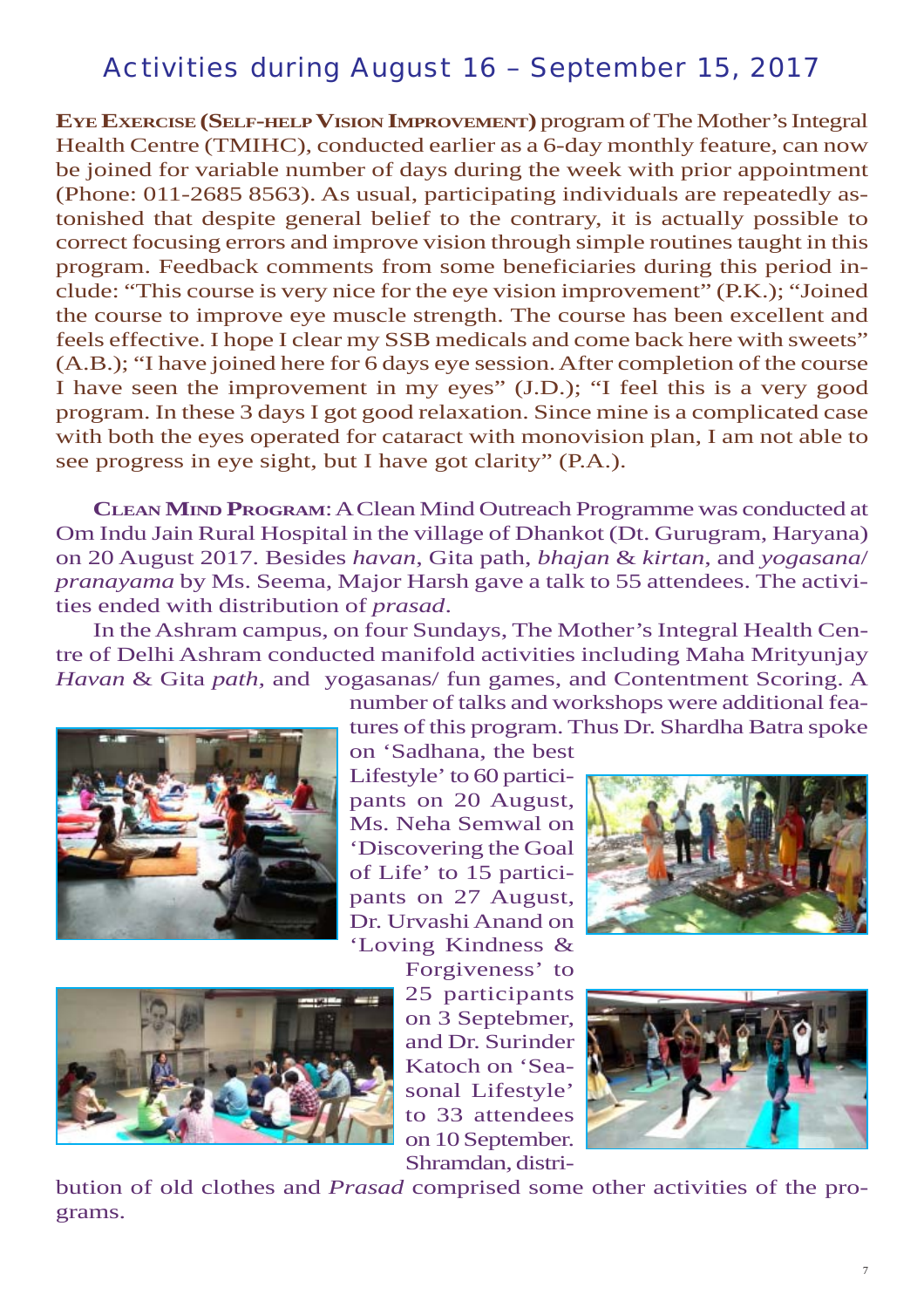**S.N. JAUHAR FOOTBALL TOURNAMENT**: The 20th Shri Surendranath Jauhar Faquir Memorial Interschool Football Tournament was held from August 19-24, 2017 on The Mother's International School (M.I.S.) playground. Fourteen prominent schools from the Delhi NCR took part in this tournament. The tournament was inaugurated by M.I.S. chairman Mr. Pranjal Jauhar. All school teams vied fervently against each other to gain the top spots. Eventually, Step By Step school







of NOIDA, and M.I.S. made it to the finals. In the exciting finale,

Step By Step school beat the M.I.S. team and lifted the Jauhar Cup trophy. The chief guest, Mr. Bill Adams, sports teaching





consultant & writer, congratulated the winners and gave away the prizes amid enthusiastic applause from the audience.

**IIT DELHI STUDENTS AT ASHRAM**: A group of 20 IIT-Delhi students attended a course, 'Decision making based on self-discovery'. The course, held in early September on 4 days in 4 hour sessions, was conducted partly at Sri Aurobindo Ashram-Delhi Branch. In addition to four sessions of asanas and pranayamas, the program consisted of talks on yoga, the process of meditation, spiritual worldview and the purpose of life, stress management, mind-body nexus in



health and disease, and ancient wisdom in a global context. Appreciative comments received at the end of the program include: "a beautiful, profound, informative, very helpful and life changing course", "great experience to be taught by such a knowledgeable and experienced teacher", "learned where my life is taking me", "solidified my belief that materialistic goals are not what we should

seek…temporary happiness won't do any good to us in the long run", "very insightful and put in a modern and understandable fashion", "one of the rare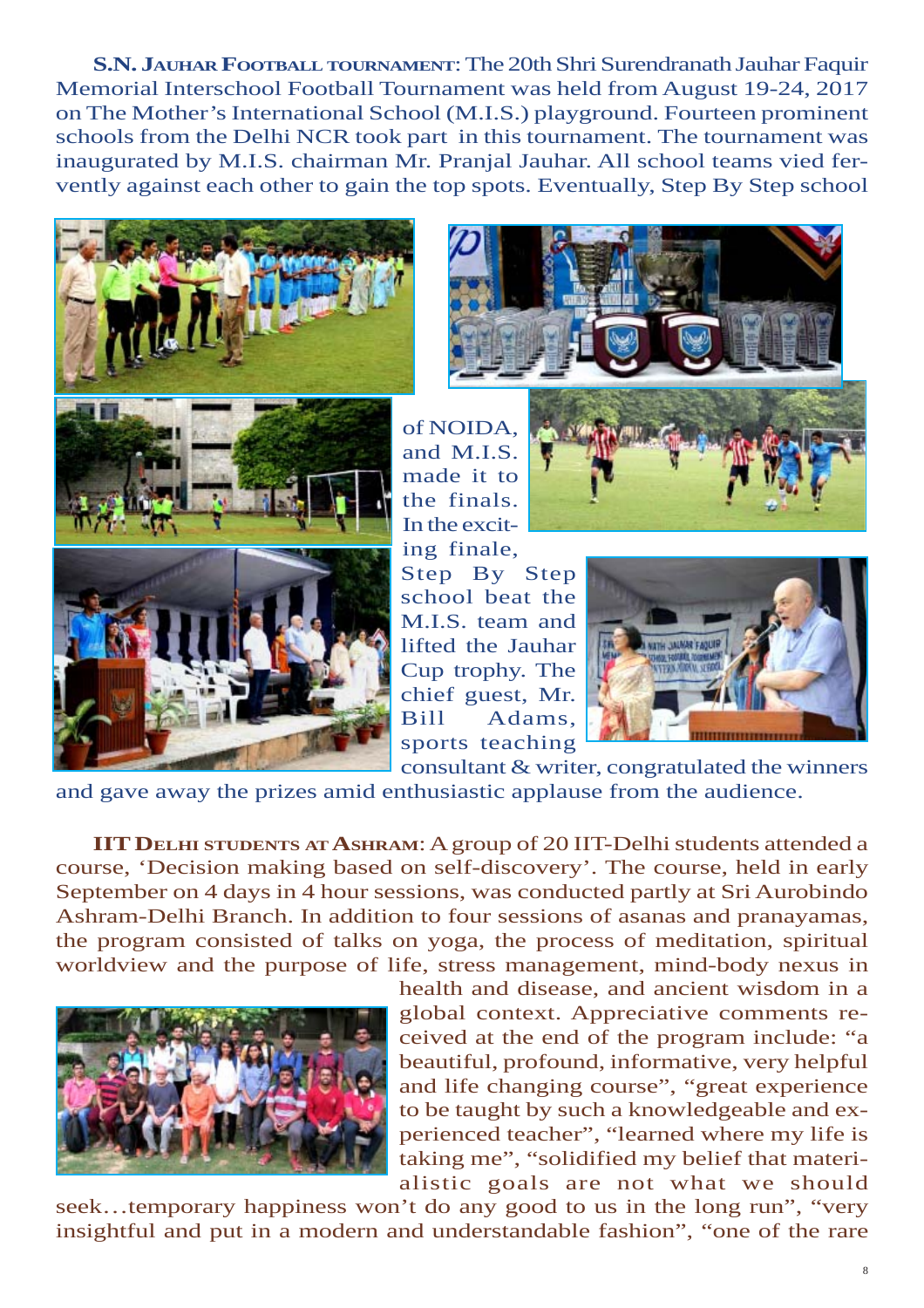courses which changed my view of life", "visits to the Ashram were really good."

**ELEMENTARY EDUCATION STUDENTSFROM AMITY INSTITUTE:** A group of 50 D.El.Ed. students and two teachers from Amity Institute of Education, Saket, attended a

one-day program on integral education conducted by Dr. Ramesh Bijlani in the Ashram on 8 Sept 2017. The program focused on the totality of the being and the central position occupied by psychic being as the basis of integral education. It became apparent that the teaching profession is an excellent vehicle for spiritual growth, the central purpose of life. A few relevant feedbacks included, "the



students were beaming with joy after the session" (a teacher's response), "a fabulous guide", "came to know myself from a new angle", "got peace of mind", "got answers to all my questions", "the aim of my life is fixed now", "the environment here is very peaceful."

**ORIENTATION TO INTEGRAL YOGA** : Five individuals joining the teaching staff at



The Mother's International School recently, took part in an orientation program on integral education on 8 & 9 September 2017. Most of the activities were in overlapped with the program organized and conducted for the visitors from Amity Institute of Education, Saket, by Dr. Ramesh Bijlani. Feedback comments included, "an enriching and eye opening session", "extremely fulfilling", "felt so relaxed and

sorted", "gave me a different view point."

**TRADITIONAL CHINESE WISDOM** : Mr. Justin Howell, a yoga teacher from USA, with in depth knowledge of Traditional Chinese Medicine and Chinese Martial



Arts, gave instructions in a couple of classes to the students of the ongoing "Teaching Yoga" program under the aegis of The Mother's Integral Health Centre. He brought a refreshing initiative to the sessions with his penchant for details including emphasis on concentrated awareness and relaxation in the practice of postures. Through his own behavior he set an excellent example of politeness and courtesy

that should be the hallmark of yoga teachers while dealing with students.

Note: Pictures can be viewed up to 200% size for finer detail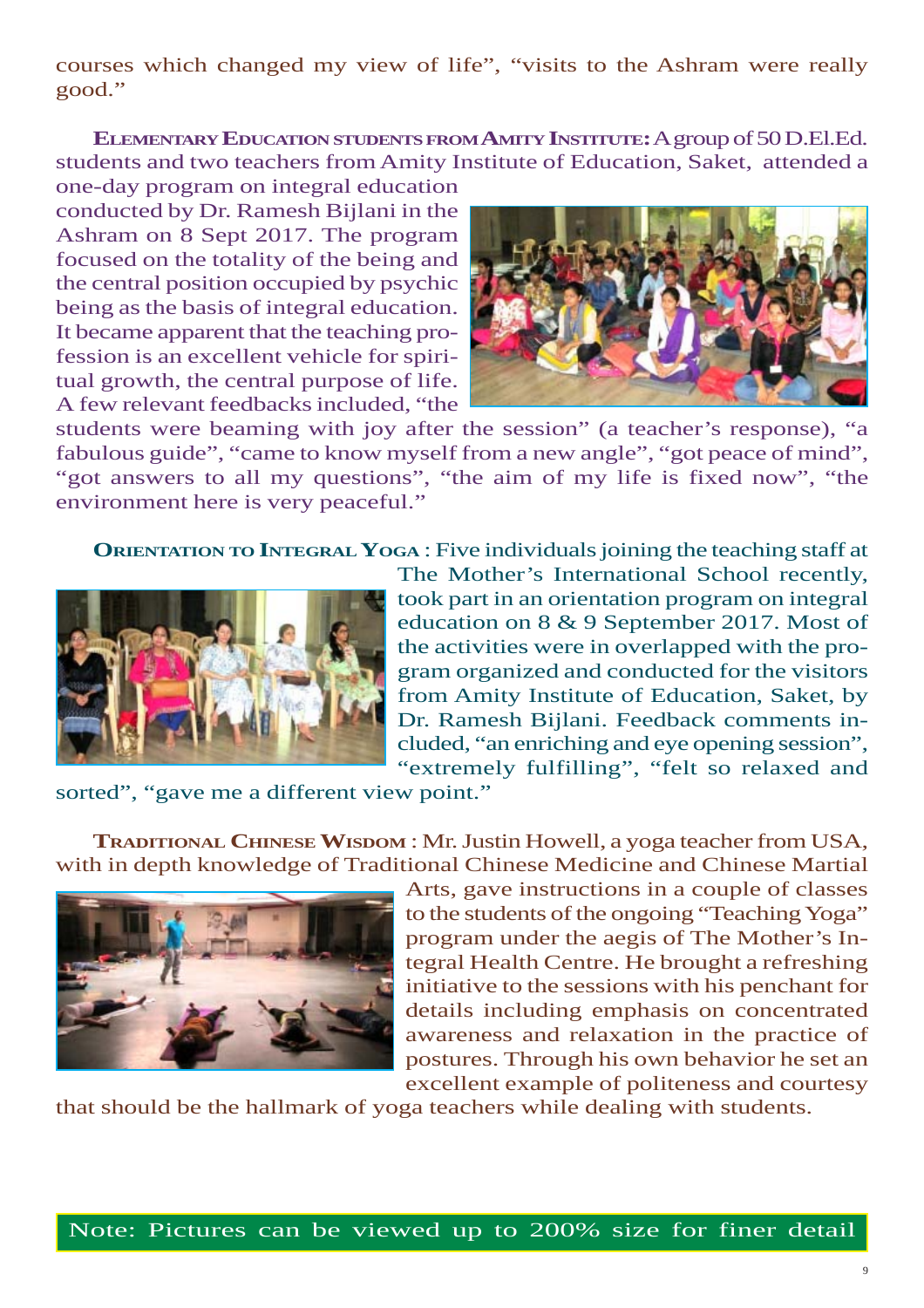#### Editor's Note

"Serialization of *The Message of the Gita* in 'Realization' began from February 2017. The book was compiled by Shri Anil Baran and first published in 1938 by Sri Aurobindo Ashram, Pondicherry. Commentary text in the book derived from *Essays on the Gita* was no intellectual undertaking by Sri Aurobindo but rather "... whatever spiritualisation and divinisation it [his own intellect] attained was through the descent of a higher supra-intellectual knowledge into that silence. The book, Essays on the Gita, itself was written in that silence of the mind, without intellectual effort and by a free activity of this knowledge from above."

Text has been rearranged to suit the magazine format, and phonetic rendering of Sanskrit text in Roman Script has been incorporated." \* \* \* \* \*

Sri Aurobindo considers the message of the Gita to be the basis of the great spiritual movement which has led and will lead humanity more and more to its liberation... escape from falsehood and ignorance... From the time of its first appearance, the Gita has had an immense spiritual action; but with the new interpretation [*Essays on the Gita*] that Sri Aurobindo has given to it, its influence has increased considerably and has become decisive. – *The Mother* \* \* \* \* \*

The world abounds with scriptures sacred and profane, with revelations and halfrevelations, with religions and philosophies, sects and schools and systems. To these the many minds of a half-ripe knowledge or no knowledge at all attach themselves with exclusiveness and passion and will have it that this or the other book is alone the eternal Word of God... It may therefore be useful in approaching an ancient Scripture, such as the... Gita, to indicate precisely the spirit in which we approach it and what exactly we think we may derive from it that is of value to humanity and its future... In the Gita there is very little that is merely local or temporal and its spirit is so large, profound and universal that even this little can easily be universalised without the sense of the teaching suffering any diminution or violation; rather by giving an ampler scope to it than belonged to the country and epoch, the teaching gains in depth, truth and power. Often indeed the Gita itself suggests the wider scope that can in this way be given to an idea in itself local or limited... the principal ideas suggestive and penetrating which are woven into its complex harmony, are eternally valuable and valid; for they are not merely the luminous ideas or striking speculations of a philosophic intellect, but rather enduring truths of spiritual experience, verifiable facts of our highest psychological possibilities...

We do not belong to the past dawns, but to the noons of the future. A mass of new material is flowing into us; we have not only to assimilate the influences of the great theistic religions of India and of the world... but to take full account of the potent though limited revelations of modern knowledge and seeking... All this points to a new, a very rich, a very vast synthesis; a fresh and widely embracing harmonisation of our gains is both an intellectual and a spiritual necessity of the future. But just as the past syntheses have taken those which preceded them for their starting-point, so also must that of the future... proceed from what the great bodies of realised spiritual thought and experience in the past have given. Among them the Gita takes a most important place. – Sri Aurobindo in *Essays on the Gita* \* \* \* \* \*

#### Preface to *THE MESSAGE OF THE GITA*

The Gita is a great synthesis of Aryan spiritual culture and Sri Aurobindo's luminous exposition of it, as contained in his *Essays on the Gita*, sets out its inner significances in a way that brings them home to the modern mind. I have prepared this commentary summarising its substance with the permission of Sri Aurobindo. The notes have been entirely compiled from the *Essays on the Gita* and arranged under the slokas in the manner of the Sanskrit commentators.

Sri Aurobindo Ashram,

Pondicherry,  $21^{st}$  February, 1938 – ANILBARAN, Editor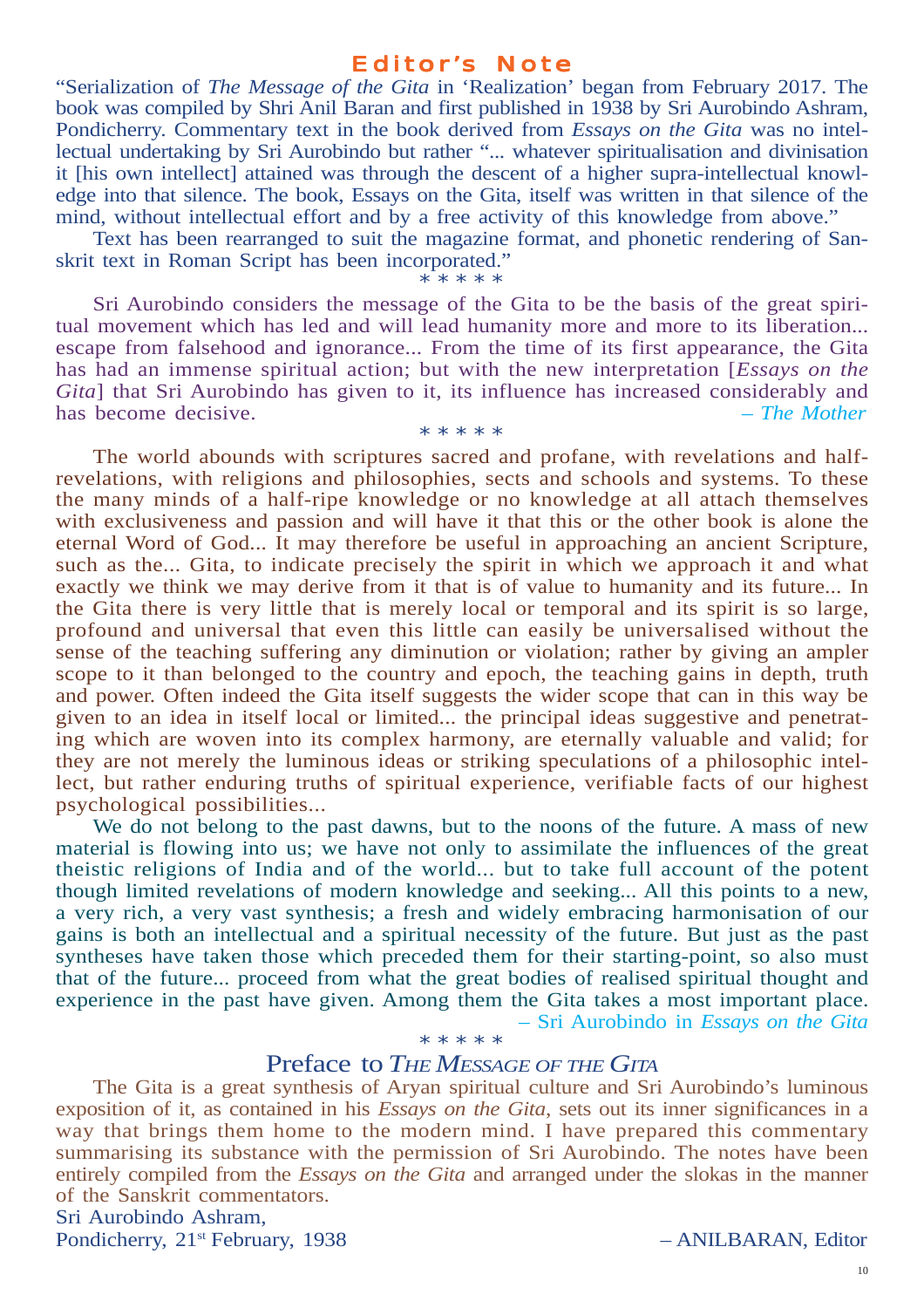### THE MESSAGE OF THE GITA

With Text, Translation and Notes As INTERPRETED BY

#### SRI AUROBINDO

Edited by ANILBARAN ROY

\* \* \* \* \*

#### SECOND CHAPTER Contd.

विहाय कामान्यः सर्वान्पुमांश्चरति निःस्पृह<mark>ः</mark>। निर्ममो निरहंकारः स शान्तिमधिगच्छति।।२-७<mark>१</mark>।। **Vihaaya kaamaan yah sarvaan pumaamshcharati nihsprihah; Nirmamo nirahankaarah sa shaantim adhigacchati. 2-71**

Who abandons all desires and lives and acts free from longing, who has no "I" or "mine" (who has extinguished his individual ego in the One and lives in that Unity), he attains to the great peace.

#### एषा ब्राह्मी स्थितिः पार्थ नैनां प्राप्य विमुह्यति। fस्थत्वास्यामन्तकाले ऽपि ब्रह्मनिर्वाणमच्छति।। २-७२।। **Eshaa braahmee sthitih paartha nainaam praapya vimuhyati; Sthitwaasyaamantakaale'pi brahmanirvaanamricchati. 2-72**

This is brahmi sthiti (firm standing in the Brahman), O son of Pritha. Having attained thereto one is not bewildered; fixed in that status at his end, one can attain to extinction in the Brahman.\*

**\* Nirvana is not the negative self-annihilation of the Buddhists, but the great immergence of the separate personal self into the vast reality of the one infinite impersonal Existence. Through- out the first six chapters the Gita quietly substitutes the still immutable Brahman of the Vedantins, the One without a second immanent in all cosmos, for the still immutable but multiple Purusha of tlie Sankhyas. It accepts throughout these chapters knowledge and realisation of the Brahman as the most important, the indispensable means of liberation, even while it insists on desireless works as an essential part of knowledge. It accepts equally Nirvana of the ego in the infinite equality of the immutable, impersonal Brahman as essential to liberation; it practically identifies this extinction with the Sankhya return of the inactive immutable Purusha upon itself when it emerges out of identification with the actions of Prakriti.**

**Such, subtly unifying Sankhya, Yoga and Vedanta, is the first foundation of the teaching of the Gita. It is far from being all, but it is the first indispensable practical unity of knowledge and works with a hint already of the third crowning intensest element in the soul's completeness, divine love and devotion.**

### इति श्रीमद्*भगवद्गीतासूपनिषत्सु ब्रह्मविद्यायां योगशास्त्रे* श्रीकृष्णार्जुन संवादे सांख्ययोगो नाम द्वितीयोध्यायः।।

*Iti Srimad Bhagavadgeetaasoopanishatsu Brahmavidyaayaam Yogashaastre Sri Krishnaarjunasamvaade Saankhyayogo Naama Dvitiyo'dhyaayah.*

*Thus in the Upanishads of the glorious Bhagavad Gita, the science of the Eternal, the scripture of Yoga, the dialogue between Sri Krishna and Arjuna, ends the second discourse entitled: "The Sankhya Yoga"*

#### THIRD CHAPTER

#### **CONSPECTUS**

**I. (1-26)** *Works and Sacrifice* **: Arjuna, the pragmatic man, is perplexed by metaphysical thought and asks for a simple rule of action. The Gita begins to develop more clearly its positive and imperative doctrine of works, - of works done as a sacrifice to the Divine.**

**II. (27-43)** *The Determinism of Nature* **: Arjuna is told that he must act always by the law of his nature. "All existences follow their nature and what shall coercing it avail?"**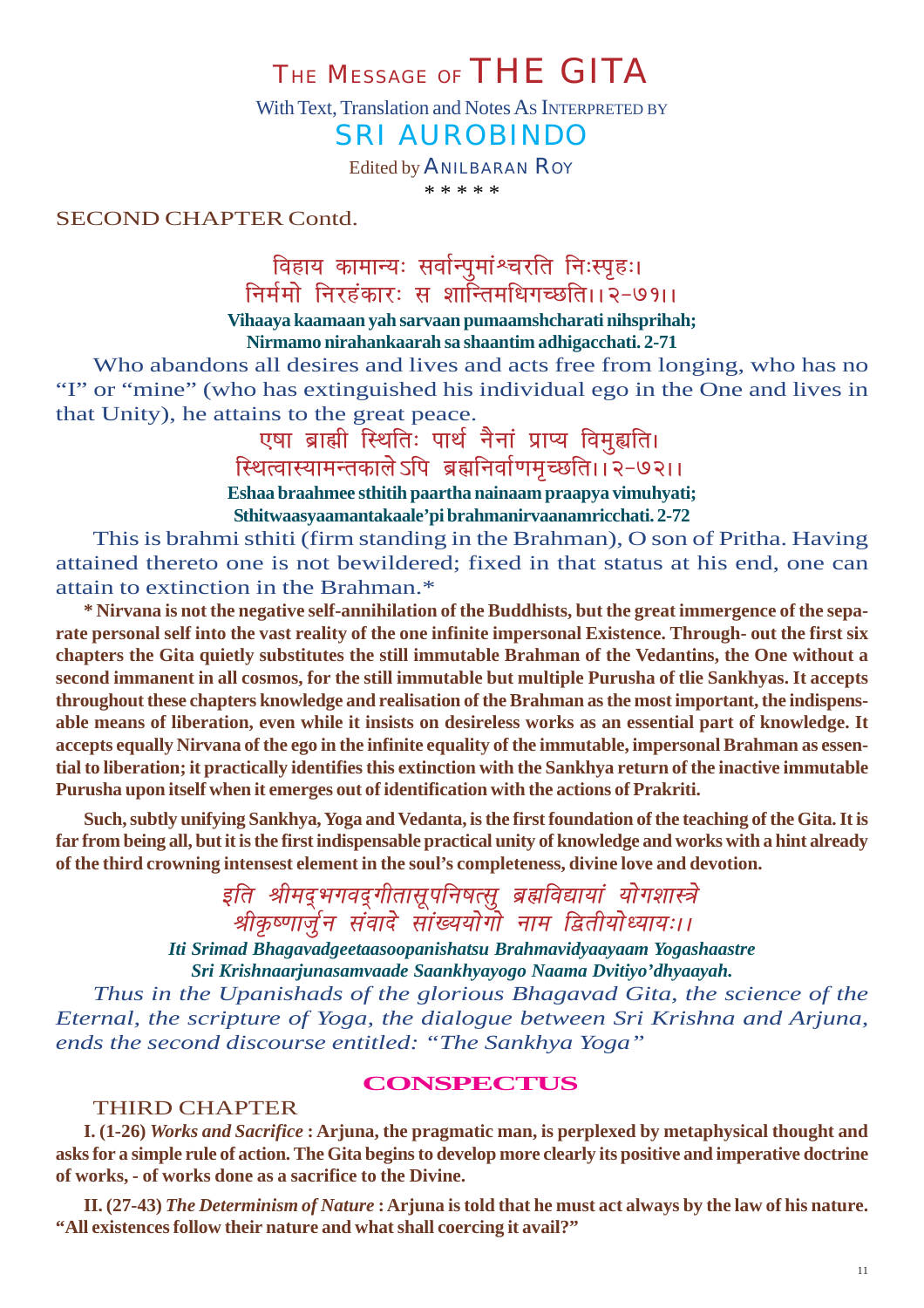### तृतीयोे् ऽध्याय<mark>ः</mark> कर्मयोगः THIRD CHAPTER KARMA YOGA

### 1.*WORKS AND SACRIFICE* अर्जुन उवाच $-$

#### ज्यायसी चेत्कर्मणस्ते मता बुद्धिर्जनार्दन। तत्किं कर्मणि घोरे मां नियोजयासे केशवान ३-१ा

**Arjuna Uvaacha –**

#### **Jyaayasee chet karmanaste mataa buddhir janaardana; Tat kim karmani ghore maam niyojayasi keshava. 3-1**

Arjuna said: If thou holdest the intelligence to be greater\* than works, O Janardana, why then dost thou, O Keshava, appoint me to a terrible work ?

**\* The Yoga of the intelligent will and its culmination in the Brahmic status, which occupies all the close of the second chapter, contains the seed of much of the teaching of the Gita, —its doctrine of desireless works, of equality, of the rejection of outward renunciation, of devotion to the Divine; but as yet all this is slight and obscure. What is most strongly emphasised as yet is the withdrawal of the will from the ordinary motive of human activities, desire, from man's normal temperament of sense-seeking thought and will with its passions and ignorance, and from its customary habit of troubled many-branching ideas and wishes to the desireless calm unity and passionless serenity of the Brahmic poise. So much Arjuna has under- stood. He is not unfamiliar with all this; it is the substance of the current teaching which points man to the path of knowledge and to the renunciation of life and works as his way of perfection. Krishna seems quite to admit the orthodox philosophic doctrine (Vedantic Sankhya) when he "says that works are far inferior to the Yoga of the intelligence (Ch. II, Sl. 49). And yet works are insisted upon as part of the Yoga so that there seems to be in this teaching a radical inconsistency. It is in answer to this objection that the Gita begins at once to develop more clearly its positive and imperative doctrine of works.**

#### व्यामिश्रेणैव वाक्येन बुद्धिं मोहयसीव <mark>मे</mark>। तदेकं वद निश्चित्य येन श्रेयोऽहमाप्नुयाम्।।<mark>३-२</mark>।। **Vyaamishreneva vaakyena buddhim mohayaseeva me;**

**Tadekam vada nishchitya yena shreyo'ham aapnuyaam. 3-2**

Thou seemest to be bewilder my intelligence with a confused and mingled speech; tell me then decisively that one thing by which I may attain to my soul's weal.

श्री भगवानुव<mark>ा</mark>च -

### लोकेऽस्मिन्द्विविधा निष्ठा पुरा प्रोक्ता मयानघ। ज्ञानयोगेन सांख्यानां कर्मयोेगेन योगिनाम्।।३−३।।

**Sri Bhagavaan Uvaacha –**

**Loke'smin dwividhaa nishthaa puraa proktaa mayaanagha;**

**Jnaanayogena saankhyaanaam karmayogena yoginaam. 3-3**

The Blessed Lord said: In this world twofold is the self-application of the soul (by which it enters into the Brahmic condition), as I before said, O sinless one: that of Sankhyas by the Yoga of knowledge, that of the Yogins by the Yoga of works.\*

**\*The whole object of the first six chapters of the Gita is to synthetise in a large frame of Vedantic truth the two methods, ordinarily supposed to be diverse and even opposite.Whatever the precise distinctions of their metaphysical ideas, the practical difference between Sankhya and Yoga as developed by the Gita is the same as that which now exists between the Vedantic Yogas of knowledge and of works, and the practical results of the difference are also the same. The Sankhya proceeded like, the Vedantic Yoga of knowledge by the Buddhi, by the\* discriminating intelligence; it. arrived by reflective thought,** *vichara,* **at right dis-**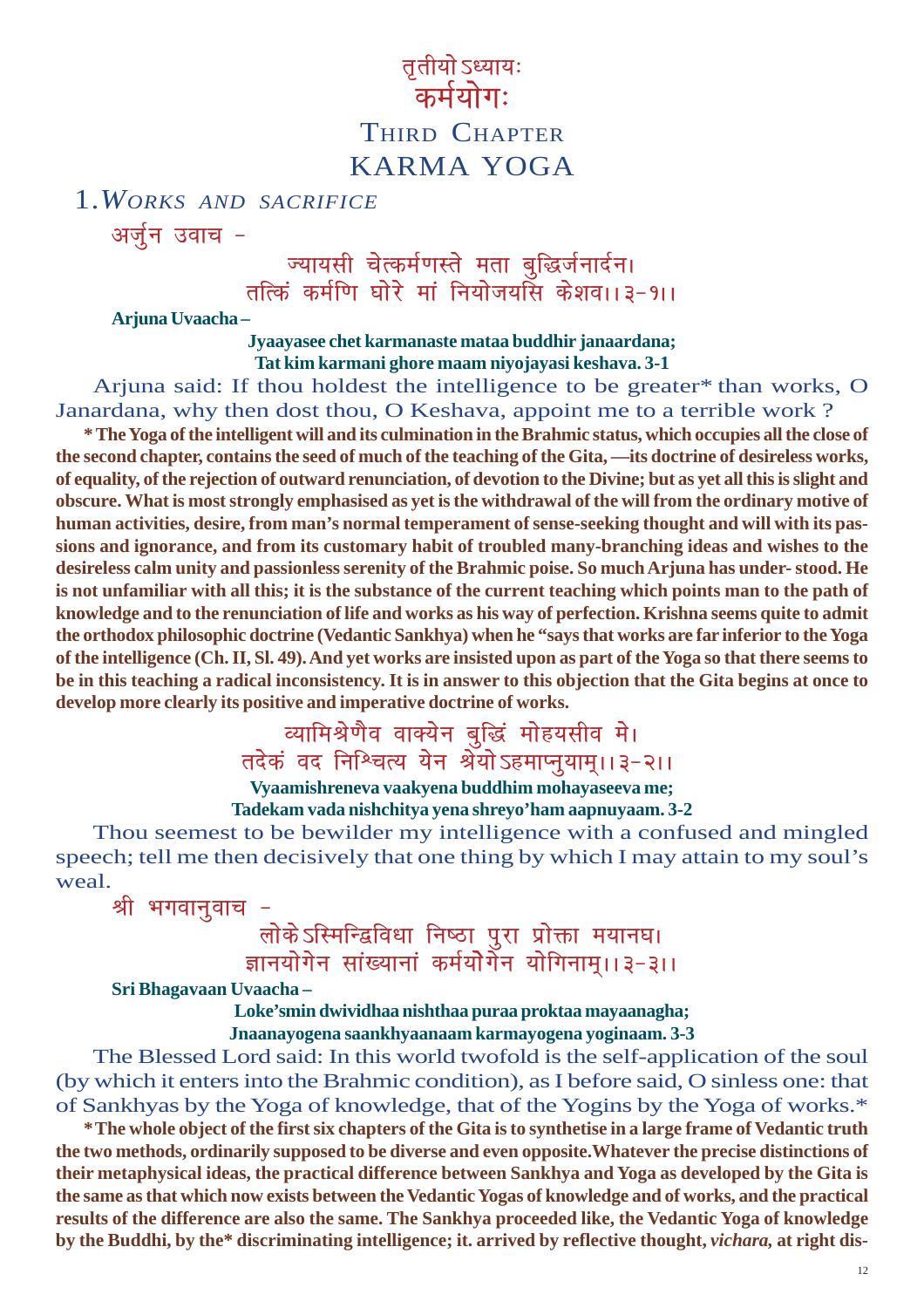**crimination,** *viveka,* **of the true nature of the soul and of the imposition on it of the works of Prakrit! through attachment and identification, just as the Vedantic method arrives by the, same means at the right discrimination of the true nature of the Self and of the imposi- tion on it of cosmic appearances by mental illusion which leads to egoistic identification and attachment. In the Vedantic method Maya ceases for the soul by its return to its true and eternal status as the one Self, the Brahman, and the cosmic action disappears ; in the Sankhya method the working of the** *gunas* **falls to rest by the return of the soul to its true and eternal status as the inactive Purusha and the cosmic action ends. The Brahman of the Mayavadins is silent, immutable and inactive; so too is the Purusha of the Sankhya; therefore for both ascetic renunciation of life and works is a necessary means of liberation. But for the Yoga of the Gita, as for the Vedantic Yoga of works, action is not only a preparation but itself the. means of liberation; and it is the justice of this view** which the Gita seeks to bring out with such an unceasing force and insistence,—an insistence, unfortu**nately, which could not .prevail in India against the tremendous tide of Buddhism, was lost afterwards in the intensity of ascetic illusionism (made popular by Shankara) and the fervour of world-shunning saints and devotees and is only now beginning to exercise its real and salutary influence on the Indian mind. Renunciation is indispensable, but the true renunciation is the inner rejection of desire and egoism; without that the outer physical abandoning of works is a thing unreal and ineffective, with it it ceases even to be necessary, although it is not forbidden. Knowledge is essential, there is no higher force for liberation, but works with knowledge are also needed; by the union of knowledge and works the soul dwells entirely in the Brahmic status not only in repose and inactive calm, but in the very midst and stress and violence of action. Devotion is all-important, but works with devotion are also important; by the union of knowledge, devotion and works the soul is taken up into the highest status of the lshwara to dwell there in the Purushottama who is master at once of the eternal spiritual calm and the eternal cosmic activity. This is the synthesis of the Gita.**

### <mark>न कर्मणामनारम्भात्रैष्कर्म्यं पुरुषो</mark> ऽश्नुते। न च संन्यसनादेव सिद्धिं समधिगच्छति। 3-8 $\scriptstyle\rm H$

#### **Na karmanaam anaarambhaan naishkarmyam purusho'shnute; Na cha sannyasanaad eva siddhim samadhigacchati. 3-4**

Not by abstention fro works does a man enjoy actionlessness,\*nor by mere renunciation (of works) does he attain to his perfection (to siddhi, the accomplishment of the aims of his self-discipline by Yoga).

**\*** *Naishkarmya,* **a calm voidness from works, is no doubt that to which the soul, the Purusha has to attain; for it is Prakriti which does the work and the soul has to rise above involution in the activities of the being and attain to a free serenity and poise watching over the operations of Prakriti, but not affected by** them. That, and not cessation of the work of Prakriti, is what is really meant by the soul's *naishkarmya*.

**But if the works of Prakriti continue, how can the soul help being involved in them ? How can I fight and yet in my soul not think or feel that I the individual am fighting, not desire victory nor be inwardly touched by defeat ? This is the teaching of the Sankhyas that the intelligence of the man who engages in the activities of Nature, is entangled in egoism, ignorance and desire and therefore drawn to action; on the contrary, if the intelligence draws back, then the action must cease with the cessation of the desire and the ignorance. Therefore the giving up of life and works is a necessary part, an inevitable circumstance and an indispensable last means of the movement to liberation. This objection of a current logic, the Teacher immediately anticipates. No, he says, such renunciation, far from being indispensable, is not even possible.**

### न हि कश्चित्क्षणमपि जातु तिष्ठत्यकर्मकृत्। कार्यते ह्यवशः कर्म सर्वः प्रकृतिजैर्गुणैः।।३-५।।

#### **Na hi kashchit kshanamapi jaatu tishthatyakarmakrit;**

**Kaaryate hyavashah karma sarvah prakritijair gunaih. 3-5**

For none stands even for a moment not doing work, everyone is made to do action\* helplessly by the modes born of Prakriti.

**\* The strong perception of the great cosmic action and the eternal activity and power of the cosmic energy which was so much emphasised afterwards by the teaching of the Tantric Shaktas who even made Prakriti or Shakti superior to Purusha, is a very remarkable feature of the Gita. Although here an undertone, it is still strong enough, coupled with what we might call the theistic and devotional elements of its**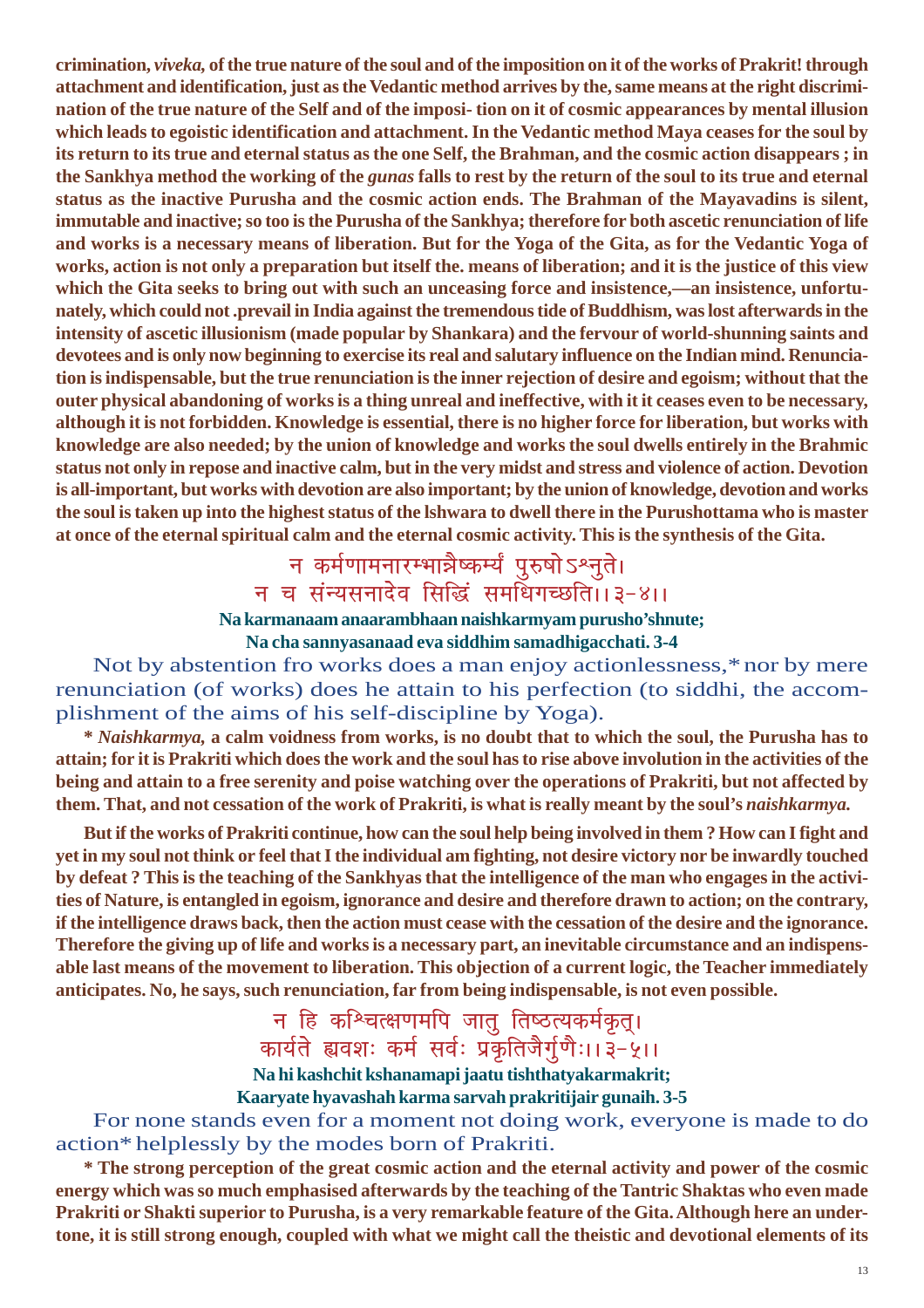**thought, to bring in that activism which so strongly modifies in its scheme of Yoga the quietistic tendencies of the old metaphysical Vedanta. Man embodied in the natural world cannot cease from action, not for a moment, not for a second; his very existence here is an action; the whole universe is an act of God, mere living even is His movement.**

### कर्मेन्द्रियाणि संयम्य य आस्ते मनसा स्मरन्। इन्द्रियार्थान्विमूढात्मा मिथ्याचारः स उच्यते।।३-६।। **Karmendriyaani samyamya ya aaste manasaa smaran;**

**Indriyaarthaan vimoodhaatmaa mithyaachaarah sa uchyate. 3-6**

Who controls the organs of action, but continues in his mind\* to remember and dwell upon the objects of sense, such a man has bewildered himself with false notions of self-discipline.

**\* It is not our physical movements and activities alone which are meant by works, by** *karma;* **our mental existence also is a great complex action, it is even the greater and more important part of the works of the unresting energy,-—subjective cause and determinant of the physical. We have gained nothing if we repress the effect but retain the activity of the subjective cause.**

**Since the mind is the instrumental cause, since inaction is impossible, what is rational, necessary, the right way is a controlled action of the subjective and objective organism.**

#### यस्त्विन्द्रियाणि मनसा नियम्यारभते ऽर्जुन। ades with a minimum controlled to the City<br>September : स विशिष्यते।। ३-७।।

**Yastwindriyaani manasaa niyamyaarabhate'rjuna; Karmendriyaih karmayogam asaktah sa vishishyate. 3-7**

He who controlling the senses by the mind, O Arjuna, without attachment engages with the organs of action in Yoga of action, he excels.

**नियतं कुरु कर्म त्वं कर्म ज्यायो ह्यकर्मणः।** शरीरयात्रापि च ते न प्रसिध्येदकर्मण:  $|3-z|$ ।

### **Niyatam kuru karma twam karma jyaayo hyakarmanah;**

#### **Shareerayaatraapi cha te na prasiddhyed akarmanah. 3-8**

Do\*thou do controlled\*\*action, for action is greater than inaction; even the maintenance of thy physical life cannot be effected without action.

**\* Do action thus self-controlled, says Krishna: I have said that knowledge, the intelligence, is greater than works,** *jyayasi karmano buddhih,* **but I did not mean that inaction is greater than action ; the contrary is the truth,** *karma jyayo akarmanah.* **For knowledge does not mean renunciation of works, it means equality and non-attachment to desire and the objects of sense; and it means the poise of the intelligent will in the Soul free and high-uplifted above the lower instrumentation of Prakriti and controlling the works of the mind and the senses and body in the power of self-knowledge and the pure objectless self- delight of spiritual realisation,** *niyatam karma.* **Buddhiyoga is fulfilled by Karmayoga; the Yoga of the self-liberating intelligent will finds its full meaning by the Yoga of desireless works. Thus the Gita founds its teaching of the necessity of desireless works,** *nishkama karma,* **and unites the subjective practice of the Sankhyas—rejecting their merely physical rule—with the practice of Yoga.**

**But still there is an essential difficulty unsolved. How, our nature being what it is and desire the common principle of its action, is it possible to institute a really desireless action ? For what we call ordinarily disinterested action is not really desireless; it is simply replacement of certain smaller perso- nal interests by other large desires which have only the appearance of being impersonal, virtue, country, mankind. How is true desirelessness to be brought about ? By doing all works with sacrifice as the only object, is the reply of the divine Teacher.**

**\*\* We cannot accept the current interpretation of** *niyatam karma* **as if it meant fixed and formal works and were equivalent to the Vedic** *nityakarma,* **the regular works of sacrifice, ceremonial and the daily rule of Vedic living. Surely,** *niyata,* **simply takes up the** *niyamya* **of the last verse. Not formal works fixed by an external rule, but desireless works controlled by the liberated** *buddhi,* **is the Gita's teaching.**